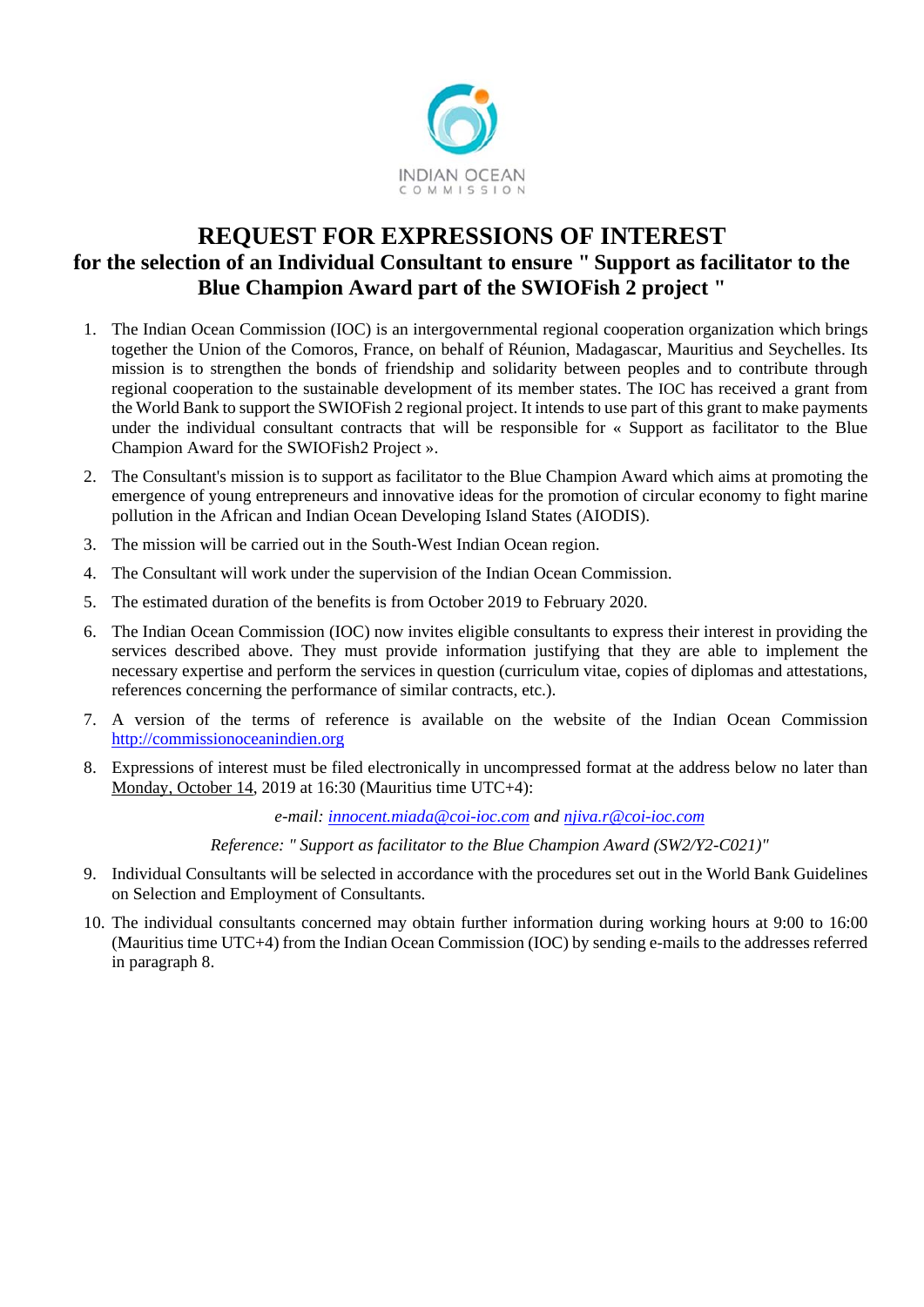

## **Promotion of African & Indian Ocean Island Developing States Blue Economy through the South West Indian Ocean Fisheries Governance and Shared Growth Project (SWIOFish2)**

## **Support as facilitator to the Blue Champion Award INDIAN OCEAN SWIDFISH THE WORLD BANK** OMMISSION **TERMS OF REFERENCE ASSIGNMENT NAME Recruitment of a Facilitator for SWIOFISH2 for the Blue Champion Award ID Number SWIOFish2 Background** A Financing Agreement (Grant No. D1720) was signed between the International Development Association (IDA) and the Indian Ocean Information Commission (IOC) on the 30th May 2017 to support the regional component of the Second South West Indian Ocean Fisheries Governance and Shared Growth Project (SWIOFish2). This consultancy is in the context of the implementation of the subcomponent of the project that support to the African and Indian Ocean Developing Island States (AIODIS). **The AIODIS sub-component of SWIOFISH2** The second sub-component aims to support the group of African and Indian Ocean Island Developing States (Cabo Verde, Guinea Bissau, São Tomé & Príncipe, Comoros, Mauritius, Madagascar, Maldives, Seychelles and Reunion) in collaborating and sharing their own experiences to address some of their specific challenges such as improving the sustainable management of their vast maritime territory; innovating and developing their blue economy in the context of climate change; and collaboratively mobilizing financing for addressing those challenges. Activities include the organization of high-level meetings to discuss specific challenges and issues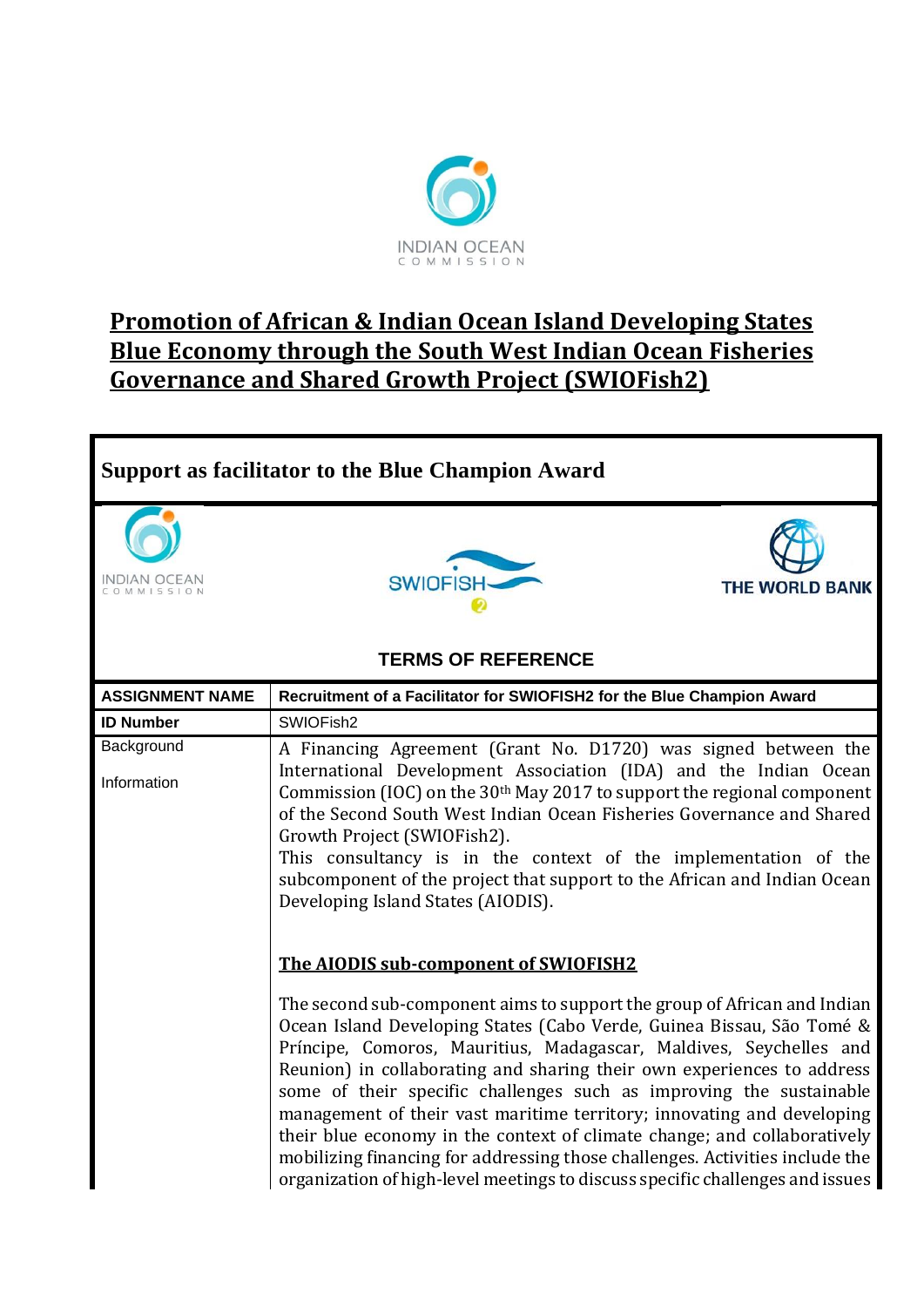|                                                   | of regional interest; the creation and exchange of knowledge; the provision<br>of a preparation facility for project proposal; and a support to the AIODIS<br>Secretariat to be hosted by the IOC.                                                                                                                                                                                                                                                                                                                                                                                                                                                                                                                                                                                                                                                                                                                                                                                |  |  |  |
|---------------------------------------------------|-----------------------------------------------------------------------------------------------------------------------------------------------------------------------------------------------------------------------------------------------------------------------------------------------------------------------------------------------------------------------------------------------------------------------------------------------------------------------------------------------------------------------------------------------------------------------------------------------------------------------------------------------------------------------------------------------------------------------------------------------------------------------------------------------------------------------------------------------------------------------------------------------------------------------------------------------------------------------------------|--|--|--|
|                                                   | 1. Context of the assignment                                                                                                                                                                                                                                                                                                                                                                                                                                                                                                                                                                                                                                                                                                                                                                                                                                                                                                                                                      |  |  |  |
|                                                   | The African and Indian Ocean Island States (AODIS) are richly endowed<br>with vast Economic Exclusive Zones. The AODIS have jurisdiction over a<br>significant marine area, with a long coastline, multiple maritime boundaries<br>and complex international and national legal frameworks. The 'Blue<br>Economy' therefore plays a major role given, its economic, social,<br>environmental and geopolitical interests.                                                                                                                                                                                                                                                                                                                                                                                                                                                                                                                                                          |  |  |  |
|                                                   | The Indian Ocean Commission, as an intergovernmental organization<br>supporting its member states as well as the Small Island Developing States<br>(SIDS) of the Atlantic in their march towards sustainable development,<br>proposes to collaborate with the authorities on the one hand to improve the<br>business environment for the emergence of the circular economy and on<br>the other hand, the establishment of a process for the promotion of young<br>people on the issues and perspectives of the circular economy within the<br>framework of the AIODIS project. The focus will be on, but not limited to,<br>the issue of marine pollution. The real challenge is to combat pollution at<br>sea by proposing alternatives and the reuse/transformation of waste. This<br>will enable the AIODIS countries, especially their young entrepreneurs (18-<br>40 years) to move towards a circular economy that responds to both<br>environmental and economic problems. |  |  |  |
| Objective of the<br><b>Blue Champion</b><br>Award | As part of the AIODIS component of the SWIOFish2 project, the Indian<br>Ocean Commission is organising the Blue Champion Award in Mauritius in<br>two categories (the Best Ocean Entrepreneur Category and the Best<br>Innovative Concept Category) in December 2019.                                                                                                                                                                                                                                                                                                                                                                                                                                                                                                                                                                                                                                                                                                             |  |  |  |
|                                                   | The Blue Champion Award aims at promoting the emergence of young<br>entrepreneurs and innovative ideas for the promotion of circular economy to<br>fight marine pollution in the African and Indian Ocean Developing Island States<br>(AIODIS).                                                                                                                                                                                                                                                                                                                                                                                                                                                                                                                                                                                                                                                                                                                                   |  |  |  |
| <b>Specific Objectives</b><br>of the Assignment   | Under the supervision of the Officer for AIODIS and Regional Coordinator<br>and with the support of the steering committee for the organisation of the<br>contest, the selected communication/media specialist will be entrusted<br>with the following tasks and responsibilities:                                                                                                                                                                                                                                                                                                                                                                                                                                                                                                                                                                                                                                                                                                |  |  |  |
|                                                   | Provide technical advice and coordination support related to the<br>i.<br>planning and organisation of the Blue Champion Award during<br>weekly meetings of the Steering Committee that has been set up by<br>the IOC to oversee the event.                                                                                                                                                                                                                                                                                                                                                                                                                                                                                                                                                                                                                                                                                                                                       |  |  |  |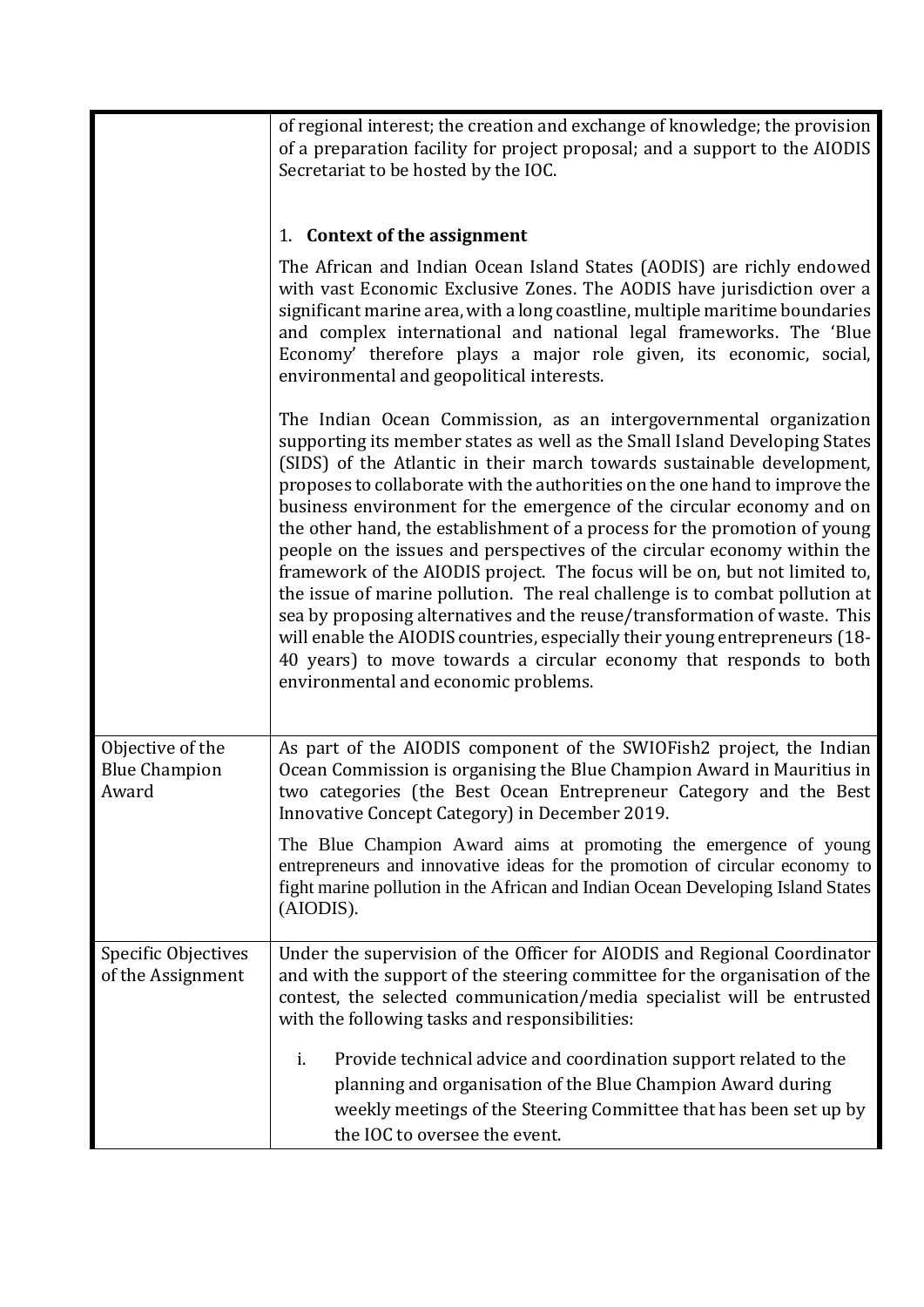|                         | ii.                                                                    |                                   | Support the communication about the event from October 2019 to            |  |
|-------------------------|------------------------------------------------------------------------|-----------------------------------|---------------------------------------------------------------------------|--|
|                         |                                                                        |                                   | the beginning of 2020 (review) on media (newspaper and website)           |  |
|                         |                                                                        | in all the AIODIS countries.      |                                                                           |  |
|                         | iii.                                                                   |                                   | Facilitate the publication, in media with readership in the Indian        |  |
|                         |                                                                        |                                   | Ocean and in the Atlantic African island, at least three articles         |  |
|                         |                                                                        |                                   | before, during and after the Blue Champion Award                          |  |
|                         | iv.                                                                    |                                   | Ensure permanent advertising on a website with high views by              |  |
|                         |                                                                        | viewers of the AIODIS region      |                                                                           |  |
|                         | V.                                                                     |                                   | Set up panel/s of jury, validated by IOC, for evaluation of               |  |
|                         |                                                                        | submissions and ensure follow-up  |                                                                           |  |
|                         | vi.                                                                    |                                   | Evaluate and comment submissions and identify one shortlisted             |  |
|                         |                                                                        |                                   | candidate from each participating country.                                |  |
|                         | vii.                                                                   | time for award ceremony.          | Contact shortlisted candidates to solicit their participation in due      |  |
|                         | viii.                                                                  |                                   | Assist in the preparation of the presentations and award ceremony         |  |
|                         |                                                                        |                                   | agenda with the steering committee.                                       |  |
|                         | ix.                                                                    |                                   | Attend and support the facilitation of the presentation session by        |  |
|                         |                                                                        |                                   | candidates, including coaching sessions for candidates, and the           |  |
|                         |                                                                        |                                   | award ceremony to ensure a smooth and successful                          |  |
|                         |                                                                        | implementation.                   |                                                                           |  |
|                         | Х.                                                                     |                                   |                                                                           |  |
| <b>Supporting Staff</b> |                                                                        | Members of the steering committee |                                                                           |  |
| Deliverables            | i)                                                                     |                                   | An inception Report within a week upon signature of the contract          |  |
|                         | $\rm ii)$                                                              |                                   | Final Contest and Award Ceremony report within, including                 |  |
|                         |                                                                        |                                   | recommendations for subsequent editions of the Blue Champion              |  |
|                         |                                                                        | Award, 15 days after the event.   |                                                                           |  |
|                         |                                                                        |                                   |                                                                           |  |
| Report to be            | Raj Mohabeer, Officer in Charge for AIODIS and Asha Poonyth Seewooram, |                                   |                                                                           |  |
| reviewed by             |                                                                        | SWIOFish2 Regional Coordinator    |                                                                           |  |
|                         |                                                                        |                                   |                                                                           |  |
| Duration                | 2019                                                                   | Approx. start: October            | <b>February 2020</b>                                                      |  |
| Experience and          | <b>Qualification &amp; Work Experience</b>                             |                                   |                                                                           |  |
| qualification           | 1. Proven experience in planning, organising and implementing          |                                   |                                                                           |  |
|                         | regional entrepreneurship awards                                       |                                   |                                                                           |  |
|                         |                                                                        |                                   | 2. Ability to engage a wide range of stakeholders, in particular from the |  |
|                         |                                                                        |                                   | private sector, to raise awareness and promote the Blue Champion          |  |
|                         |                                                                        | Award                             |                                                                           |  |